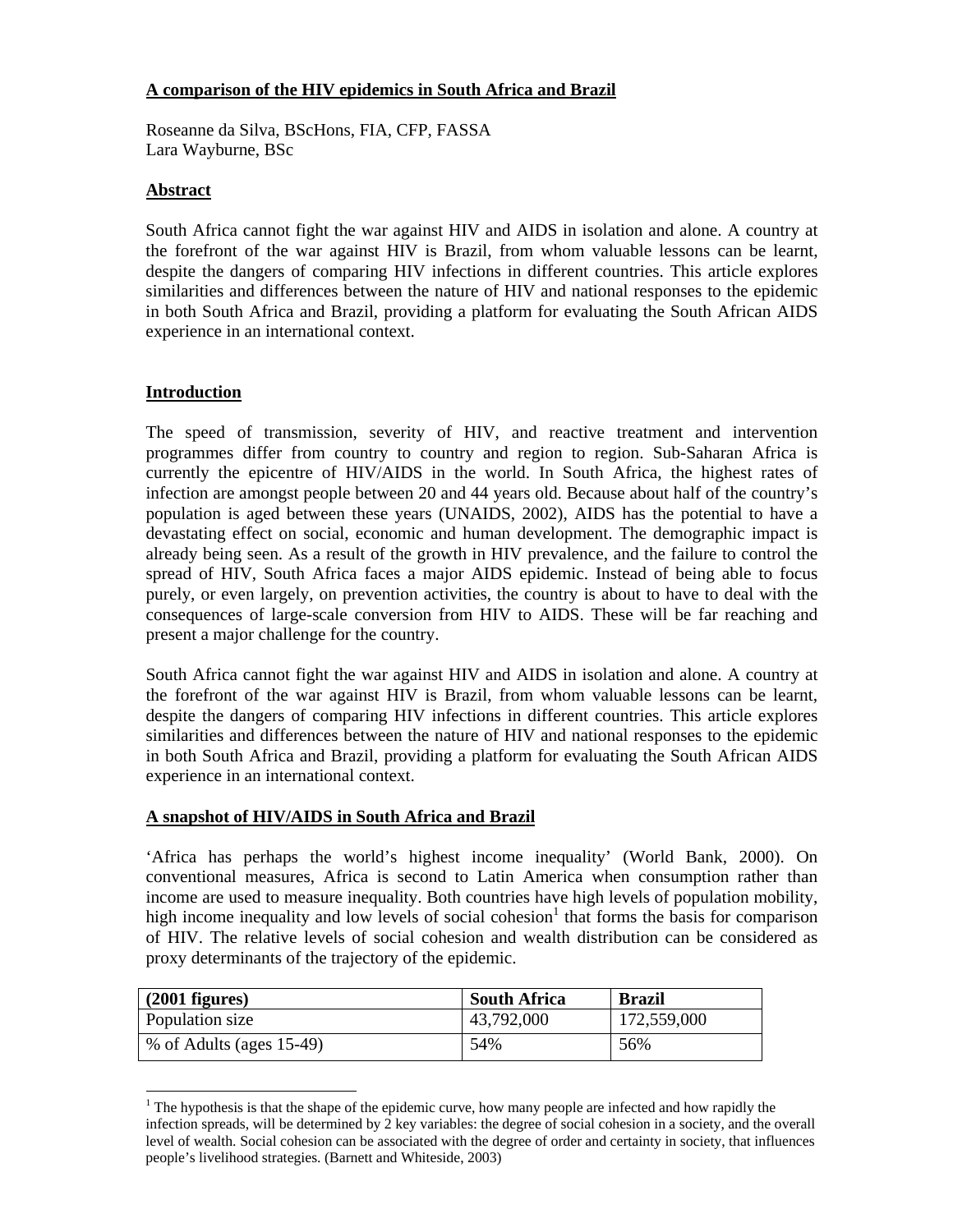| Adult prevalence rate (ages 15-49)     | 20.1%       | 0.65%      |
|----------------------------------------|-------------|------------|
| Estimated number of people living with | 5,000,000   | 610,000    |
| HIV/AIDS, end 2001                     |             |            |
| (adults and children)                  |             |            |
| Deaths in 2001 (adults & children)     | 360,000     | 8,400      |
|                                        |             |            |
| Deaths in children $(0 - 14)$          | Min: 26,000 | Min: 330   |
|                                        | Max: 48,000 | Max: 1500  |
| Prevalence rate (%) among<br>women in  | 24.3        | 1.6        |
| antenatal care (ANC) clinics (urban)   | Min: 8.7    | Min: $0.1$ |
|                                        | Max: 36.2   | Max: $4.0$ |

Figure 1: Country-specific HIV/AIDS estimates and data Source: UNAIDS Report on the global HIV/AIDS epidemic 2002

Figure 1 summarises key HIV/AIDS statistics in South Africa and Brazil. Adults between 15 and 49 comprise the majority of both populations, the age group worst affected by HIV and AIDS. In South Africa the estimated number of people living with HIV/AIDS is about 8 times larger than in Brazil, and has an adult prevalence rate of about 30 times that of Brazils (2001 estimates).





Figures 2: Estimated population pyramids for Brazil and South Africa, 2000.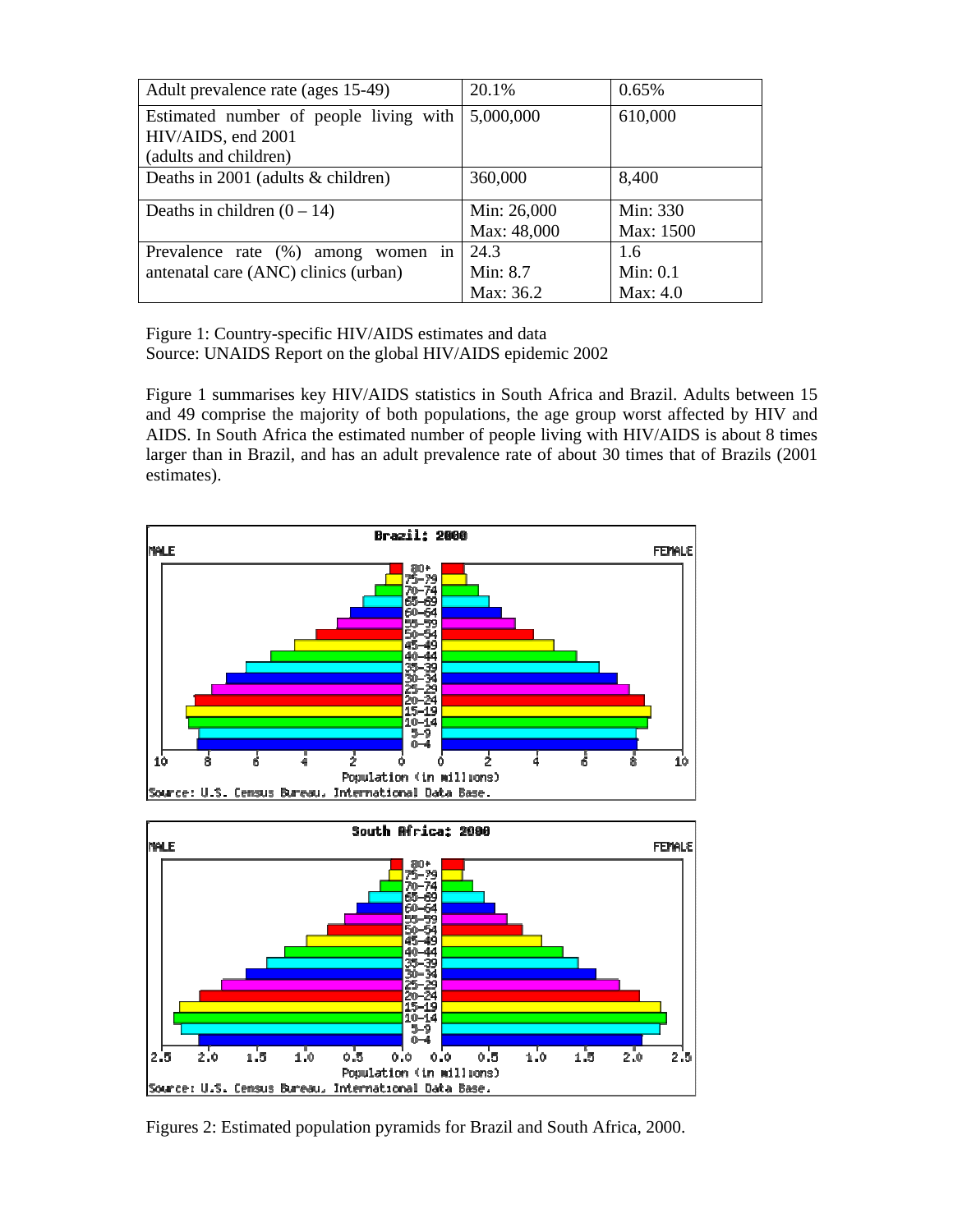Despite Brazil's population being almost four times larger in size than South Africa's, the above population pyramids indicate that Brazil has a higher dependency ratio (the number of people that each economically active person supports) than South Africa. Infant and child mortality from AIDS is significantly higher in South Africa, both absolutely and relative to the respective populations (see figure 1 for confirmation).

### **Economic indicators**

It is unclear whether it is possible to gain insight into relationships between human development, economic indicators and HIV/AIDS, thus attempting to explain the interplay of such factors and forecast the potential impact of HIV/AIDS. The Human Development Index  $(HDI)<sup>2</sup>$ , introduced in 1990 by the UN Development Programme (UNDP), is designed to capture as many aspects of human development as possible in one simple composite index, producing a rank of human development achievements. But how is this index affected by the AIDS epidemic? One of the most measurable impacts of AIDS is on mortality rates. This impact is measured in the HDI through the life expectancy component. South Africa consistently falls behind Brazil in the HDI rank, and life expectancy in South Africa is declining. The Gini index measures the extent to which the distribution of income (or consumption) among individuals or households within a country deviates from a perfectly equal distribution. A value of 0 represents perfect equality, a value of 100 perfect inequality. According to the UNDP (2003), the distribution of income in Brazil is more unequal than in South Africa.

|                          | <b>South Africa</b> |        | <b>Brazil</b>                 |              |
|--------------------------|---------------------|--------|-------------------------------|--------------|
| Gini index               | 59.3 (rank 111)     | (UNDP) | 60.7 (rank 65)                | (UNDP)       |
| Per capita income        | US\$2600 (rank 94)  |        | US\$2850 (rank 91)            |              |
| (2002)                   | (World Bank)        |        |                               | (World Bank) |
| Urbanisation             | 50%                 | (B&W)  | 163%                          | (UNPOP)      |
| Life expectancy at birth | 50.9 (rank 111)     | (UNDP) | 67.8 (rank 65)                | (UNDP)       |
| (2001)                   |                     |        |                               |              |
| HDI rank $(2002)$        | 107 (medium human   |        | 73 (medium human development) |              |
|                          | development)        | (UNDP) |                               | (UNDP)       |
| % of government budget   | 3.2%                |        | 2.8%                          |              |
| spent on healthcare      |                     |        |                               |              |

Figure 3: Key socio-economic indicators and indices for South Africa and Brazil Sources: Barnett and Whiteside (2003), World Bank (2003), UNPOP (1995-2000), WHO (1998), UNDP (2001,2).

# **What differentiates the nature of HIV/AIDS in Brazil and South Africa?**

HIV/AIDS epidemics are related to income inequality and absence of social cohesion, according to Barnett and Whiteside (2003). Brazil and South Africa exhibit high levels of both income inequality and a lack of social cohesion, thus facilitating the spread of HIV through its populations.

-

 $<sup>2</sup>$  The goal of development is that people should be enabled to live long, informed and comfortable lives. The HDI</sup> determines how nations and regions of nations compare with each other and over time. It is constructed from three indices:

<sup>•</sup> Life expectancy which is a paroxy indicator for longevity

<sup>•</sup> Educational attainment which is measured by literacy and enrolment rates

Standard of living which is measured by real GDP per capita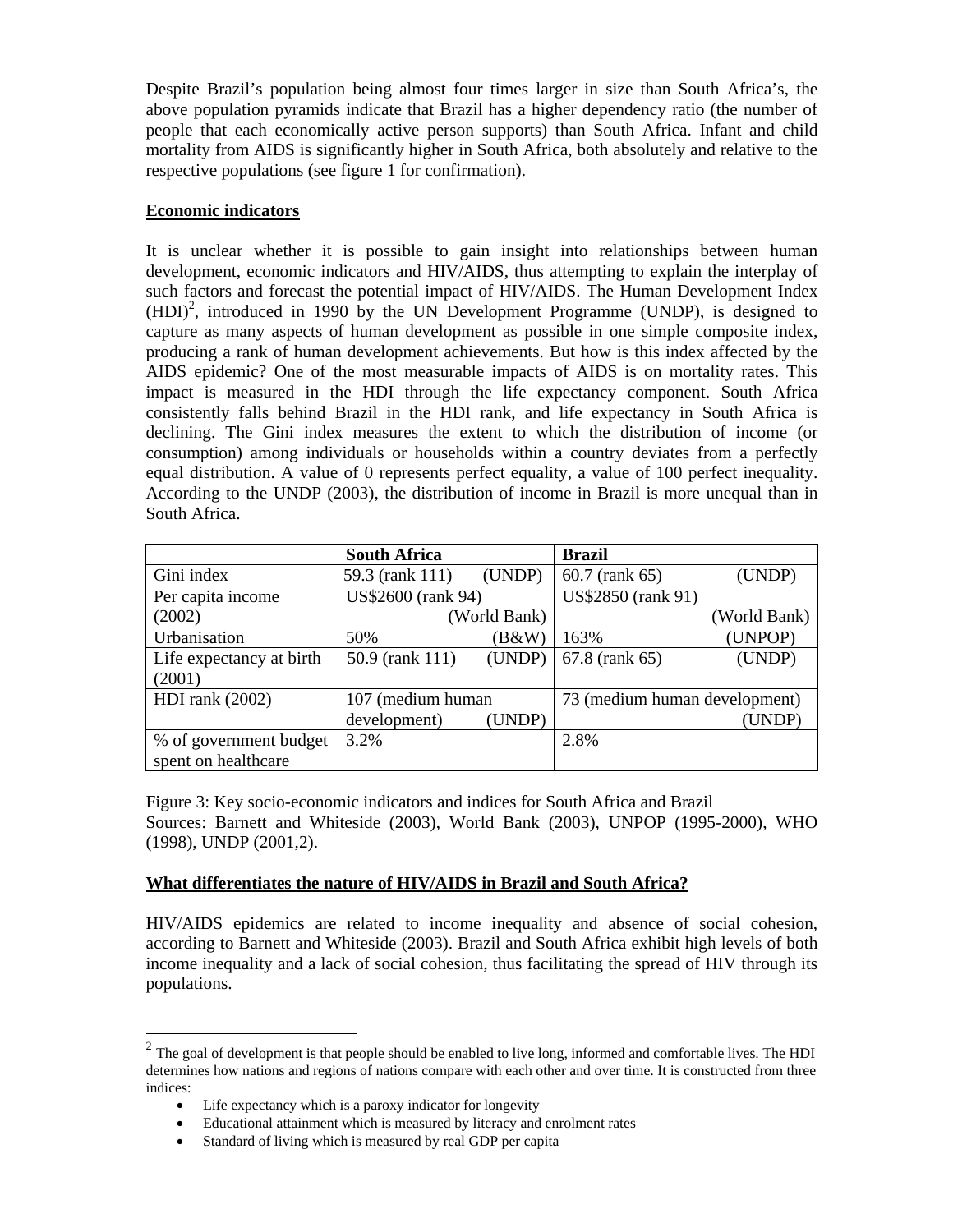In South Africa, immediate determinants of the epidemic include behavioural factors and biological factors, although it can be argued that the riskiness of the behaviour is a characteristic of the environment rather than of the individuals or the particular practices. The underlying causes include socio-economic factors such as poverty, migrant labour, commercial sex workers, illiteracy, the lack of formal education, stigma and discrimination. According to Bradshaw et al (2000), AIDS is now the leading cause of adult deaths in South Africa, with a striking years of loss of life<sup>3</sup> from HIV/AIDS at  $38\%$ .

Brazil is a country of "continental" dimensions, with great regional diversity and socio-cultural inequalities, presenting a complex epidemic that affects different sectors of society in different ways. The epidemic is affecting poorer, younger and increasingly affecting female individuals, and is increasingly moving inland. Population mobility (due to high unemployment and poverty) is emerging as a significant factor in the epidemic's spread. UNAIDS and World Health Organisation (2002) note that the epidemic in Brazil is showing signs of stabilisation. The incidence and prevalence of HIV has remained stable over the last four years. The spread of HIV through the sharing of intravenous drug equipment is of growing concern in Brazil. (UNAIDS, 2002)

Another way of viewing the epidemics around the world has been put forward by the World Bank (Whiteside and Sunter, 2000):

*Generalised:* HIV has spread far beyond the original sub-populations with high-risk behaviour, which are now heavily infected. Prevalence among women attending urban antenatal clinics is 5% or more. All of South Africa is experiencing a generalised epidemic. The epidemic is not, however, uniformly spread across the country.

*Concentrated:* HIV prevalence is above 5% in *one or more* sub-populations presumed to practice high-risk behaviour; but among women attending urban antenatal clinics it is still below 5%. Brazil is an example.

#### **The South African response to HIV/AIDS**

-

In South Africa, the national HIV survey of women attending ANC clinics of the public health services has been conducted annually and is the best indicator of population prevalence (da Silva, 2002). The first ANC survey in 1990 found that 0.8% of women attending state clinics were HIV positive. The survey covers sexually active women who are attending state clinics and thus when estimating a population prevalence, the negative impact of HIV on fertility and the higher susceptibility of women to HIV must be accounted for. Results reveal that the ANC prevalence had risen dramatically to 24.8% in 2001 (Department of Health, 2000) and results for 2002 reveal a prevalence rate of 26.5%. Although this estimate is higher than the 24.8% prevalence (lower confidence interval limit 23.6% and upper confidence interval limit of 26.1%) recorded in 2001, the increase is not statistically significant. The findings of the 2002 survey indicate that an estimated 5.3 million people are infected with HIV in South Africa (Department of Health, 2002). The annual surveys also indicate that young women aged 20-30 have the highest prevalence rates, and young women under age 20 had the highest percentage increase compared to other age groups in 1998 compared to 1997. These and other data indicate that the HIV epidemic is severely affecting the young, black and economically poor populations of South Africa.

A summary of the key responses to the HIV/AIDS epidemic, extracted from the HIV/AIDS/STD Strategic Plan for South Africa, 2000-2005 (February 2000), is:

 $3$  Years of life lost (YLL) is a measure of premature mortality. YLLs are calculated using an age weighting, discounting and standard life expectancy. The measure does not merely consider the number of deaths, but takes into account the age at which deaths occurred.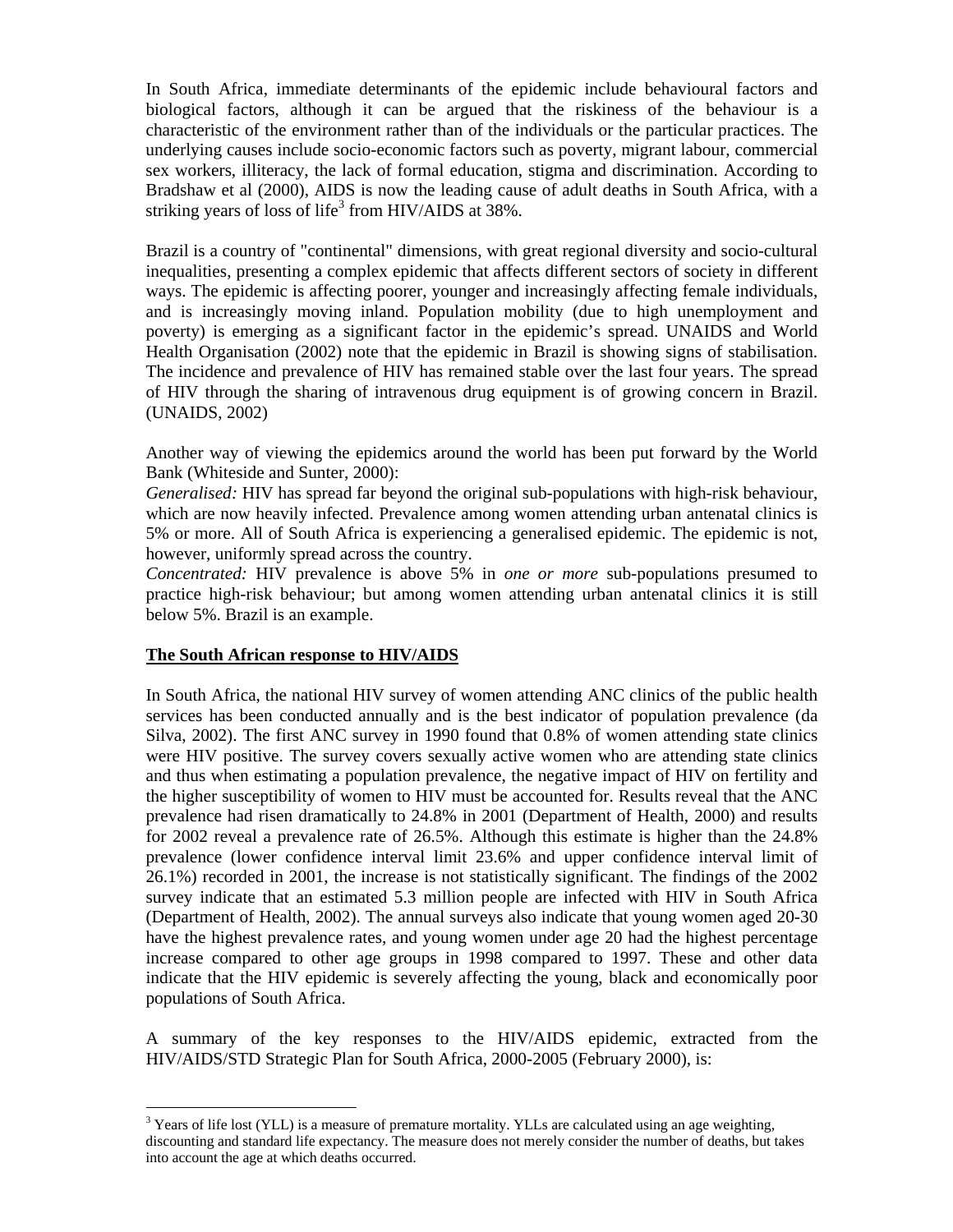- In 1992 the National AIDS Co-ordinating Committee of South Africa (NACOSA) was launched to develop a national strategy on HIV/AIDS. Cabinet endorsed this strategy in 1994. The goals of this plan were to (a) prevent HIV transmission; (b) reduce the personal and social impact of HIV infection, and (c) mobilise and unify, provincial, international and local resources.
- The South African National STD/HIV/AIDS Review was conducted in 1997 in respect of the goals outlined in the NACOSA plan. The review indicated the following strengths in South Africa's response to the epidemic:
	- o High level of commitment from the Minister of Health;
	- o Collaboration initiated by the Department of Health at various levels to ensure interdepartmental and inter-sectoral response;
	- o Highly motivated and active NGO's and CBO's, albeit operating with limited resources;
	- o Adequate drug supply and accessibility for STD management in clinics;
	- o Improvements in tuberculosis services

Subsequent to the 1997 review, the South African government has taken several actions. These include:

- Establishing an inter-ministerial committee on HIV/AIDS;
- Launching the partnership against HIV/AIDS by the President in 1998
- Establishing the South African AIDS Vaccine Initiative in 1998
- Establishing the National AIDS Council
- Developing a strategic framework for a South African AIDS Youth Programme

The primary goals of the HIV/AIDS and STD Strategic Plan for South Africa for 2000-2005 are to reduce the HIV incidence rate (especially among the youth); and reduce the impact of HIV/AIDS on individuals, families and communities. The strategic plan is structured according to prevention; treatment, care and support; human and legal rights; and monitoring, research and surveillance.

South Africa's response to HIV/AIDS entered a critical phase, according to UNAIDS (2003), when the South African Government decided to provide antiretroviral treatment on a national scale to people living with HIV in the country, as part of the enhanced programme on HIV/AIDS for all its citizens. The new South African national initiative will make the country's fight against AIDS truly comprehensive, with treatment complementing prevention efforts.

Antiretroviral therapy (ART) coverage for adults in Sub-Saharan Africa is only a mere 1% (UNAIDS, 2003), thus highlighting the immediate need for access to antiretroviral therapy. By the end of 2002, a total of 30,000 people were estimated to be on antiretroviral treatment, delivered mostly through private medical aid schemes (which cover about 17% of the population) or workplace programmes run by some of the larger companies.

Medecins Sans Frontieres (MSF) has been working in Khayelitsha in the Western Cape since 1999 and in May 2003 celebrated the first two years of its ART programme. Generic medication is used – mostly from Brazil and although they have been tested in clinical trials they have not been registered for general use in South Africa. In 2003, this medication cost about \$1 per day per patient. By using generic drugs and reducing the price of laboratory tests, MSF has cut the cost of highly active ART from \$1366 to \$536 per patient per year between January 2002 and April 2003. (Medical Research Council, 2003)

The South African government, through the Medical Schemes Act of 1998 has legislated that all medical schemes, be they open or restricted are under a legal and constitutional obligation to provide cover for hospital and outpatient services on a non-discriminatory basis known as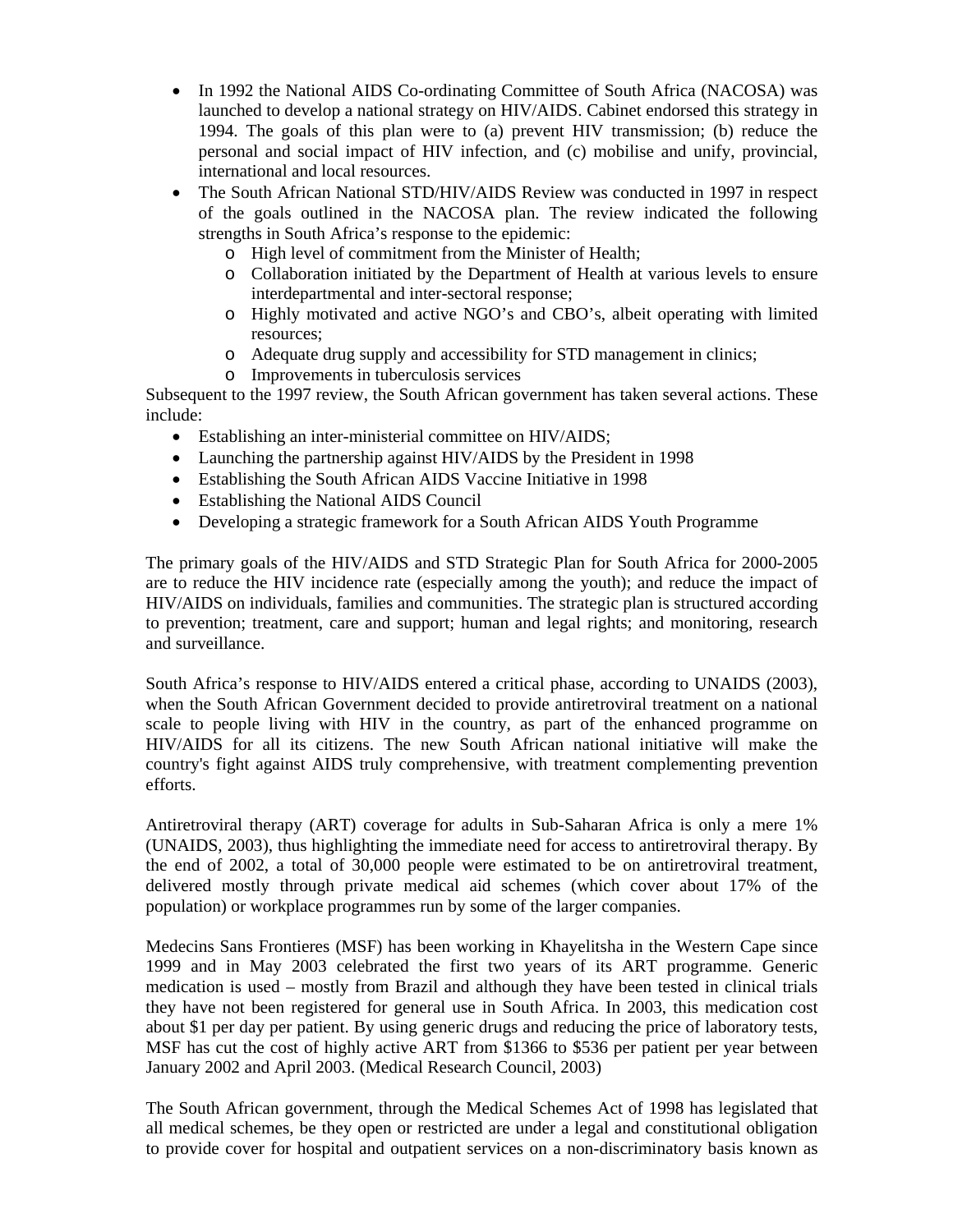the Prescribed Minimum Benefits (PMB). One of the strategic objectives of the PMBs is to attract paying patients to public sector hospitals, thereby encouraging improved efficiency in the allocation of public and private resources. This objective is consistent with a broader strategy of improving resource mobilisation and the management of resources without disregarding the attainment of equity in resource allotment.

From 2000, the PMBs have been for HIV and AIDS related hospitalisation and now cover a broader spectrum of treatment options such as mother-to-child transmission prevention treatment, voluntary counselling and testing, and treatment for common opportunistic infections. Access to highly active ART has not yet been included as part of the PMBs, but medical schemes will have to offer more benefits to HIV positive members from 2003, in terms of new regulation promulgated under the Medical Schemes Act in 2002. (AIDS Management Report, 2003).

The private healthcare sector in South Africa has also taken voluntary measures to fight HIV/AIDS. Disease management programmes (DMP) were introduced in order to provide a comprehensive management approach for beneficiaries of contracted medical schemes and potentially improve cost effectiveness.

In corporate South Africa, HIV/AIDS has been seen as a critical part of their management agenda. Leading companies in a spread of industries including healthcare, manufacturing, mining, and insurance have been pioneering in their approach to the management of HIV/AIDS, each with their own management solution. The guidelines and principles contained in the King Report 2002 on corporate governance include recommendations on HIV/AIDS in terms of transparency and understanding the economic impact of HIV on business activities.

Despite efforts by the government and the private sector in response to HIV/AIDS, it can be argued that reducing the cost and increasing the supply of medicines is not enough to successfully combat the epidemic in Africa. This approach is speculated to provide short term relief.

# **Brazil's Response to HIV/AIDS**

In contrast to South Africa, Brazil is responding effectively to AIDS by virtue of its strong governmental commitment to tackling the epidemic. This distinguishes the Brazilian approach of managing the epidemic as among the most innovative in the world.

The Government of Brazil has a policy of universal access to antiretroviral drugs, which benefits nearly all AIDS patients in the country. In 1996, in response to intense pressure from civil society, the Brazilian government began providing free access to HAART to people with HIV/AIDS. This policy has allowed more than 100,000 people to receive antiretroviral therapy and reduced AIDS-related mortality by more than 50%. From 1996 to 1999, thanks to ART, the number of AIDS deaths was nearly halved in Brazil and the incidence of opportunistic infections was cut by 60% - 80%. During this period, condom sales also doubled. (World Health Organisation, 2002)

|             | Proprietary     | Proprietary         | FarManguinhos   | Percentage |
|-------------|-----------------|---------------------|-----------------|------------|
|             | company         | company's           | (generic        | saving     |
|             |                 | price<br>day<br>per | producer) price |            |
|             |                 | (US\$)              | per day (US\$)  |            |
| AZT and 3TC | GlaxoSmithKline | \$2                 | \$0.96          | 52%        |
| Nevirapine  | Boehringer      | \$1.19              | \$0.59          | 50%        |
|             | Ingelheim       |                     |                 |            |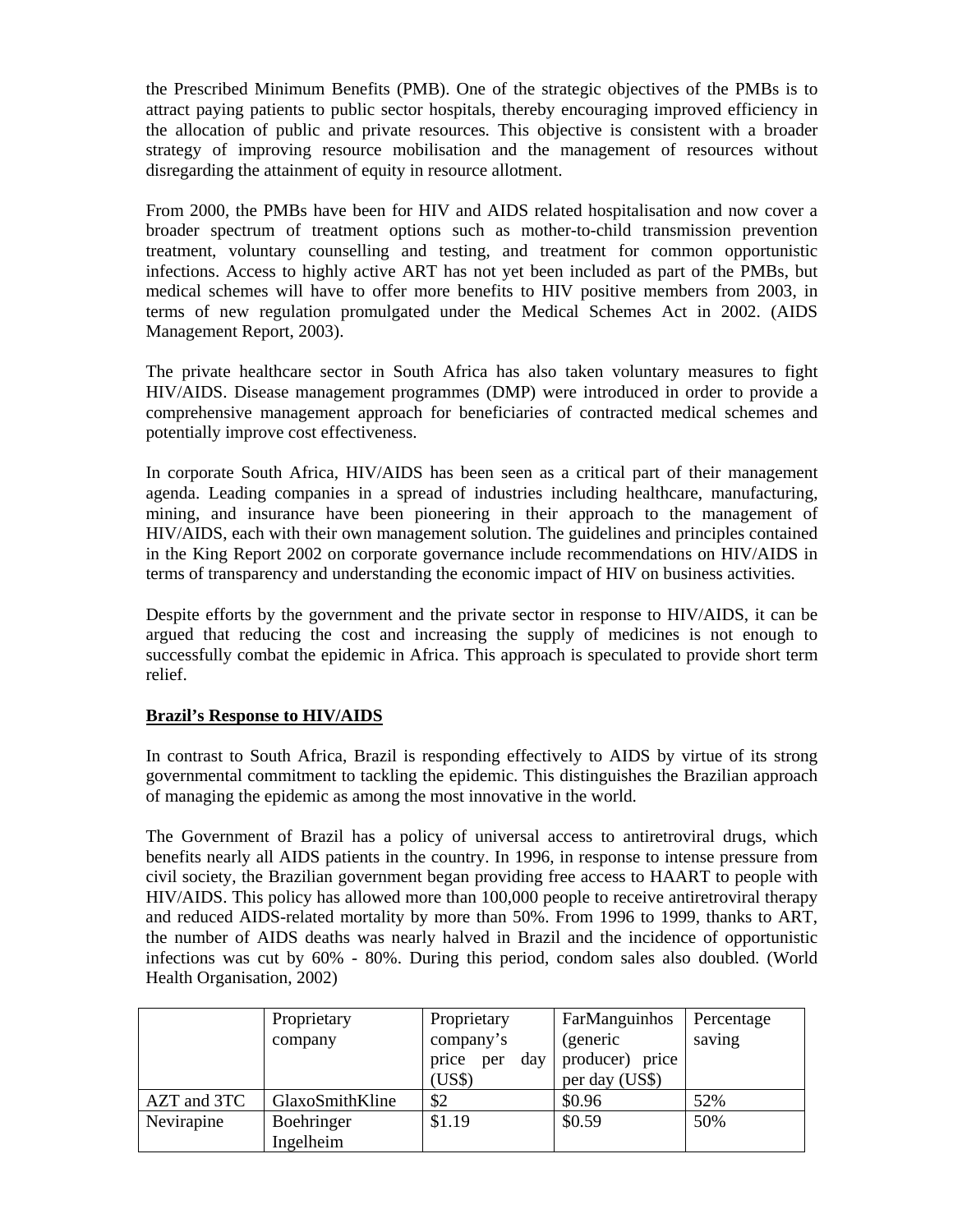| <b>AZT</b>        | GlaxoSmithKline | \$1.6  | \$0.09 | 94% |
|-------------------|-----------------|--------|--------|-----|
| 2TC<br><u>JIV</u> | GlaxoSmithKline | \$0.64 | \$0.41 | 36% |

Figure 4: Antiretroviral drug prices, the difference between proprietary company offers and generic producer prices

Source: Medecins Sans Frontieres (2002)

Without significant decreases in the cost of antiretrovirals, however, Brazil's universal access programme would not have been possible. The Government achieved these price reductions through the local manufacture of drugs that were not patent-protected, combined with bulk purchases of imported antiretrovirals and price negotiations with pharmaceutical companies that are exclusive producers. The most dramatic reduction in prices relates to medicines currently being manufactured within Brazil, both by private companies and by national laboratories. Prices of drugs produced within Brazil, fell on average by 72.5% between 1996 and 2000. The prices of imported drugs went down on average 9.6% during the same period. Brazil allocates US\$ 450 million each year to providing free antiretroviral treatment (Brazilian Government Statistics, 1999). This amount can be compared to the \$290 million savings from averted AIDS-related hospitalisations, between 1997 and 1999 (WHO, 2002). Examples of the difference between company prices and generic producer prices in Brazil are presented in figure 4. The Brazilian national pharmaceutical manufacturer, FarManguinhos, produces generic antiretroviral therapy. These prices can be compared to those in figure 5 (based on a suitable exchange rate assumption).

| Trade name           | Monthly cost        | Monthly cost          | Monthly cost         | Monthly             |
|----------------------|---------------------|-----------------------|----------------------|---------------------|
|                      | price for Aid       | price for             | price for Med-       | corporate price     |
|                      | for AIDS            | Discovery             | scheme**             | for unfunded        |
|                      | (June 2003)         | <b>Health Medical</b> |                      | employees           |
|                      |                     | Scheme*               |                      | (June 2003)         |
| <b>Combination 1</b> |                     |                       |                      |                     |
| <b>ZERIT</b>         | R46.22              | R52.48                | R96.22               | R46.22              |
| 3TC                  | R729.60             | R766.08               | R779.60              | R95.76              |
| <b>VIRAMUNE</b>      | R410.40             | R402.25               | R460.40              | R369.36             |
| <b>Total</b>         | R1186.22            | R1220.81              | R1336.22             | R511.34             |
|                      |                     |                       |                      |                     |
| <b>Combination 2</b> |                     |                       |                      |                     |
| <b>RETROVIR</b>      | R553.01             | R580.66               | R603.02              | R <sub>253.08</sub> |
| <b>VIDEX</b>         | R <sub>261.90</sub> | R297.41               | R311.90              | R <sub>261.90</sub> |
| <b>KALETRA</b>       | R447.40             |                       | R527.40              | R477.40             |
| <b>Total</b>         | R1292.31            |                       | R <sub>1442.32</sub> | R992.38             |

Figure 5: Differential ART pricing for members of South African medical schemes and unfunded corporate employees (prices include VAT)

Sources: AIDS Management Report (Volume 1 Issue 3, 2003), Discovery Health Medical Scheme, and Medscheme

\* Price per drug per month at 30% discount, as at April 2003.

\*\* Price per drug per month as at August 2003.

In addition to political will, several other factors are key to Brazil's success, including willingness to allocate increased resources to health care, create a nationally coordinated AIDS prevention and treatment programme, and use whatever means are necessary to bring down drug prices to affordable levels. Working closely with organized civil societies in Brazil was another crucial aspect for the success of the AIDS Program, the respect of the human rights being one of the axes of the Program (communication with Leda Jamal, 2004).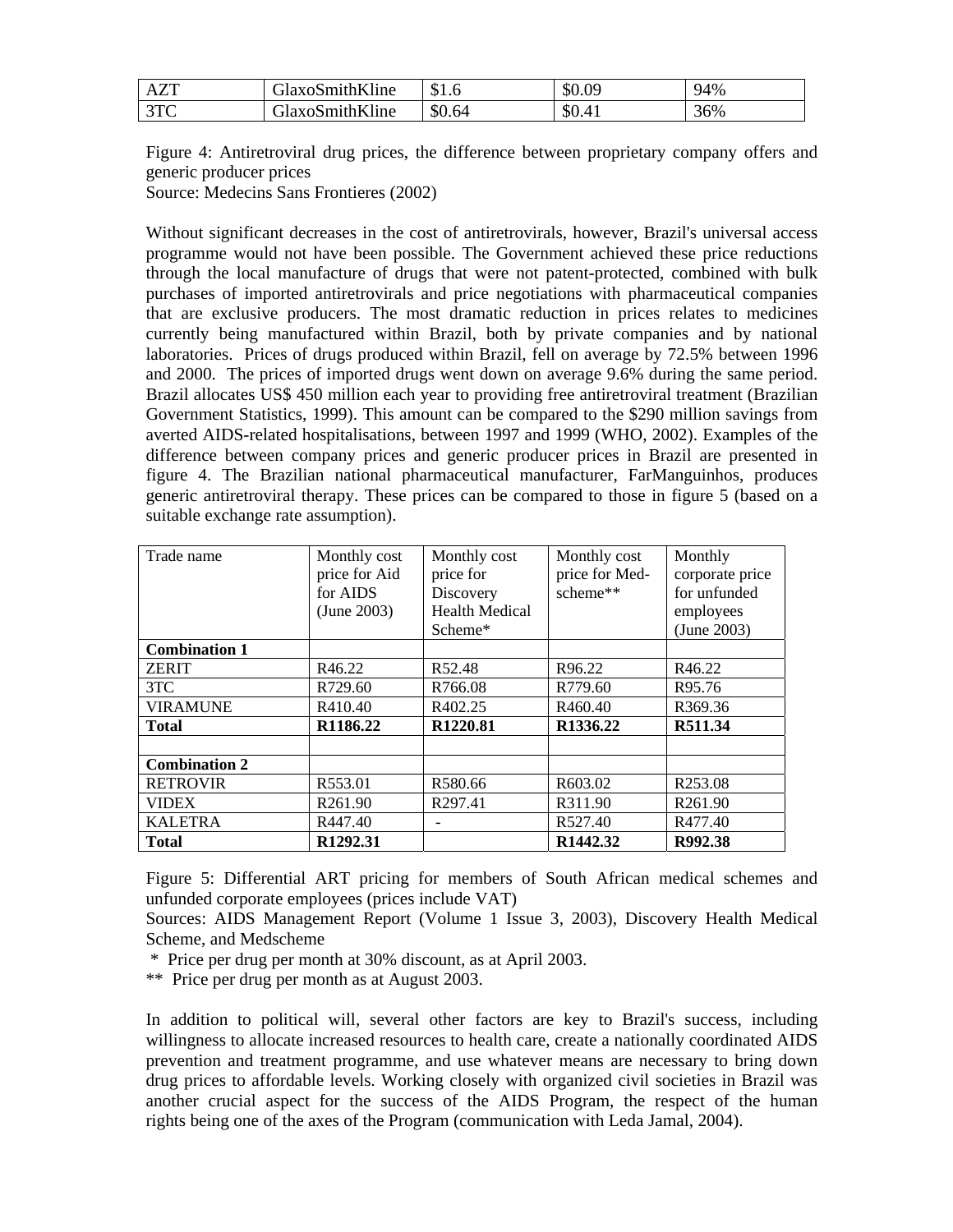The Brazilian AIDS Programme has been in a process of constant transformation. Being among the other challenges that Brazil will face in the future is what is called the "synergism of plagues", the interaction of HIV/AIDS with other endemic diseases. It will be important to develop strategies linking AIDS to other health campaigns. (Ministry of Health, Brazil, 2000).

Brazil's HIV/AIDS strategy not only results in a reduction in economic losses as a result of fewer AIDS-related deaths in the country but also helps to cut the costs of the public health system by avoiding hospitalisation of people with HIV/AIDS. This has to be tempered with the costs of the HIV/AIDS programme implemented.

The Treatment Action Campaign, an organised civil group, believes that South Africa could launch a similar programme to Brazil's national AIDS programme. To do so, the government needs to have access to the lowest cost medicines, whether they come from multinational pharmaceutical companies or from generic producers. This means both taking advantage of offers from multinational companies and being willing to seek licenses. These licenses can be used to produce these drugs locally or import them and are an important way to stimulate competition, which is a powerful tool to reduce prices.

Brazil is a prime example of where antiretrovirals have revolutionised the treatment of HIV and AIDS by converting a uniformly fatal infection to a treatable chronic disease.

### **Conclusion**

The policy of universal access to combined ART in Brazil has been shown to be cost-effective. It has also led to reduced mortality rates, improvements in the quality of life for HIV positive individuals and savings in medical costs, while economic and social related costs have fallen. The financial resources devoted to this initiative represent an economically viable investment. A well-designed and supported international effort to reduce drug prices and improve health infrastructure could overcome many obstacles even in poor resource countries.

In essence, South Africa ought to take note of Brazil's successful tactics against HIV/AIDS. While the two countries are experiencing similar but not identical epidemics, the Brazilian experience can be extended as a model of how South Africa can tackle HIV and AIDS.

#### **Acknowledgements**

The authors would like to thank Leda Jamal and Dr Marco Vitoria of the World Health Organisation for their comments and suggestions.

# **References**

AIDS Management Report, A Systems Report for Southern Africa. Volume 1 Issues 1 and 3, 2003.

Barnett, T. and Whiteside, A. (2003). AIDS in the Twenty-First Century. Disease and Globalisation. Palgrave Macmillan.

Bradshaw, D et al (2000). Initial estimates from the South African National Burden of Disease Study, 2000. Burden of Disease Research Unit. Medical Research Council.

Brazilian Ministry of Health, National STD/AIDS Program, July 2002.

Department of Health Summary Report, National HIV Seroprevalence Survey of Women Attending Antenatal Clinics in South Africa, 1999, 2002. Department of Health. Pretoria, May 2000, 2003.

Medecins Sans Frontieres (2002). Brazilian generic drugs in South Africa – the background. Available: www.msf.org

HIV/AIDS/STD Strategic Plan for South Africa, 2000-2005 (February 2000)